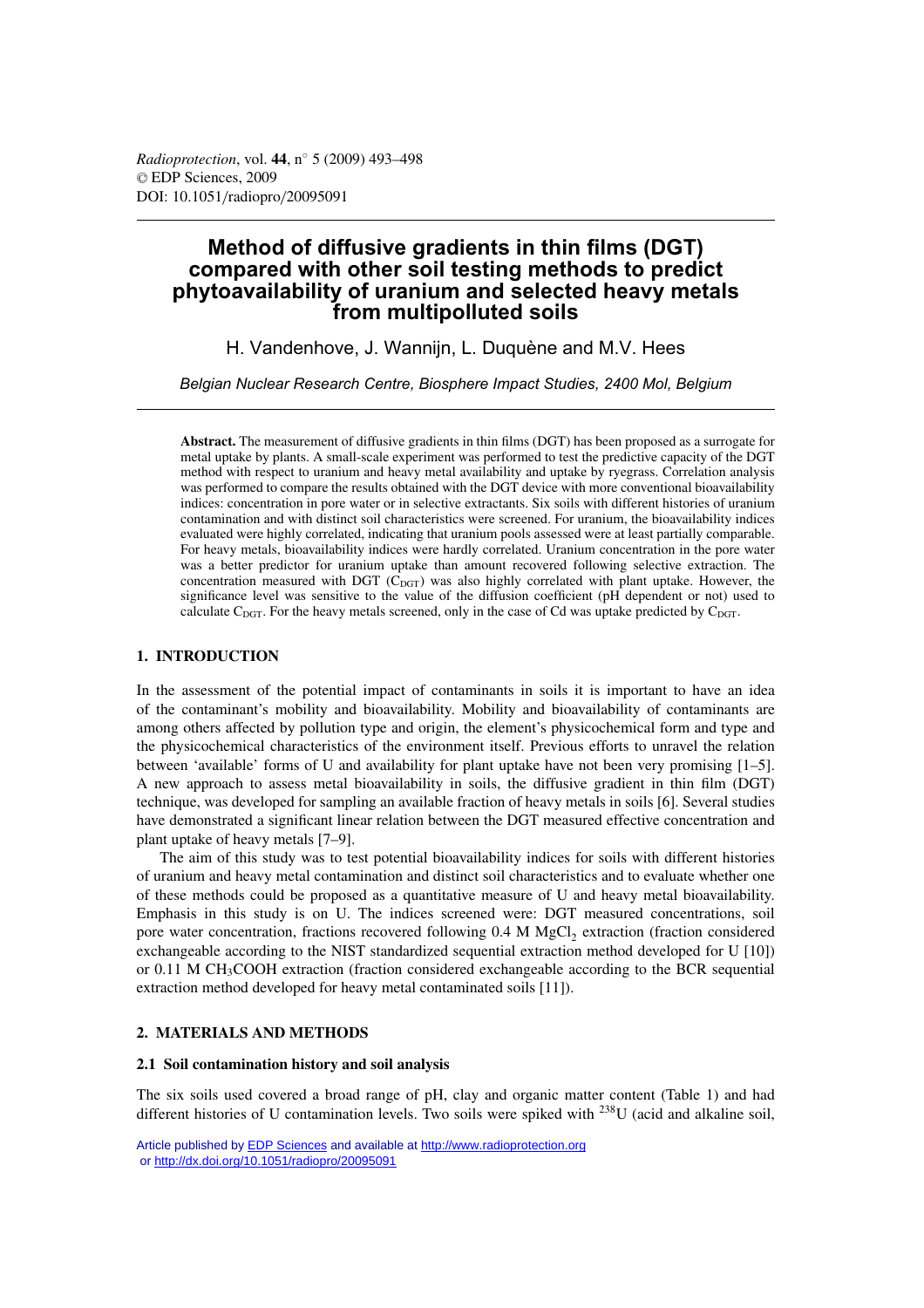### 494 RADIOPROTECTION

Ac-Al). The Winterbeek soils (Agricultural and Natural, WA-WN) were impacted by effluents from the phosphate industry. The Settendorf soil (S) was impacted by U milling activities. The Bioul soil (B) has high natural background levels of U. These latter 4 soils also contained higher concentrations of heavy metals. The heavy metals evaluated were Cd, Cr, Cu and Zn. Soils were incubated (3 weeks, 50% WHC) and analysed for U and heavy metal (HM) concentration in pore water, extractable U/HM (0.4 M  $MgCl<sub>2</sub>$  or 0.11 M CH<sub>3</sub>COOH extracts), and U/HM recovered by the DGT resin (24 h deployment time). The mass of metals in the DGT resin gel  $(M, \mu g)$  was obtained following

$$
M = C_e \left( V_{HNO_3} + V_{gel} \right) / f_e \tag{1}
$$

where C<sub>e</sub> is the concentration in the eluent ( $\mu$ g ml<sup>-1</sup>), V<sub>HNO3</sub> is the volume of HNO<sub>3</sub> (1 ml), V<sub>gel</sub> is the volume of gel (0.15 ml) and  $f_e$  is the elution factor for metals. For  $f_e$  we applied a value of 0.678 for U as proposed by Li et al. [12] and a value of 0.8 as proposed by Zhang and Davison [6]. Time-averaged concentration at the soil interface diffusive layer was calculated from:

$$
C_{DGT} = \frac{MAg}{D_d t A} 1000\tag{2}
$$

With  $\Delta g$ : diffusion layer thickness, 0.094 cm; D<sub>d</sub>: diffusion coefficient in the diffusion layer,  $4 \cdot 10^{-6}$  cm<sup>2</sup> s<sup>-1</sup> for U [12] and 5.36, 3.00, 6.25 and 4.38 10<sup>-6</sup> cm<sup>2</sup> s<sup>-1</sup> for Cd, Cr, Cu and Zn, respectively [13]; t: deployment time, s; A: area of the gel membrane,  $3.14 \text{ cm}^2$ . Li et al. [12] observed that  $D_d$  for U decreased with increasing pH. From their observations the following pH-dependency of the U diffusion coefficient was derived:  $D_{d,pH} = -0.81 \text{ pH} + 8.5 \text{ (R}^2 = 0.97)$ . C<sub>DGT,pH</sub> was therefore calculated using a pH dependent diffusion coefficient,  $D_{d,pH}$  (Table 1).

Analysis of U and heavy metals was done by ICP-MS. Distribution of aqueous uranium species was calculated using the geochemical computer code *The Geochemist's Workbench®*database Pro 5.04 [14] using the NEA thermodynamic data review by Grenthe et al. [15]. Speciation calculations were performed for the average soil solution composition.

# **2.2 Plant culture and analysis**

Ryegrass was used as test plant. In total 24 containers were kept under greenhouse conditions (20 °C/15 °C, 12 h/12 h, 260  $\pm$  30  $\mu$ mol photons m<sup>-2</sup> s<sup>-1</sup>). Shoots were harvested after 5 weeks plant growth. Dry weight was recorded and shoot U and heavy metal concentration analysed by ICP-MS.

# **2.3 Statistics**

Correlation analysis were performed on log-transformed data with Statistica [16] for all U related parameters. For heavy metal related parameters analysis was done on original data.

#### **3. RESULTS AND DISCUSSION**

#### **3.1 Soil properties and U availability**

General characteristics of the 6 soils are presented in Table 1. Total U content in soils ranged from  $\sim$ 2 mg kg<sup>-1</sup> for the Winterbeek soils to 157 mg kg<sup>-1</sup> for the Settendorf soil. The soil with the largest U content (S) also showed the highest pore water concentration, and the soils with the smallest U content (WN and WA) showed the lowest pore water concentration. Total contents and concentration in soil solution hence seem well correlated  $(r = 0.94)$  despite the difference in contamination history and soil properties. However, the relation failed to be significant  $(r = 0.45)$  if the Settendorf soil (which clearly drives the regression) was excluded from the analysis.

Concentration of U in the soil solution  $(C_{sol})$  of spiked soils was higher than for soils with historical U contamination both in absolute and relative terms (except for the Settendorf soil), partially explained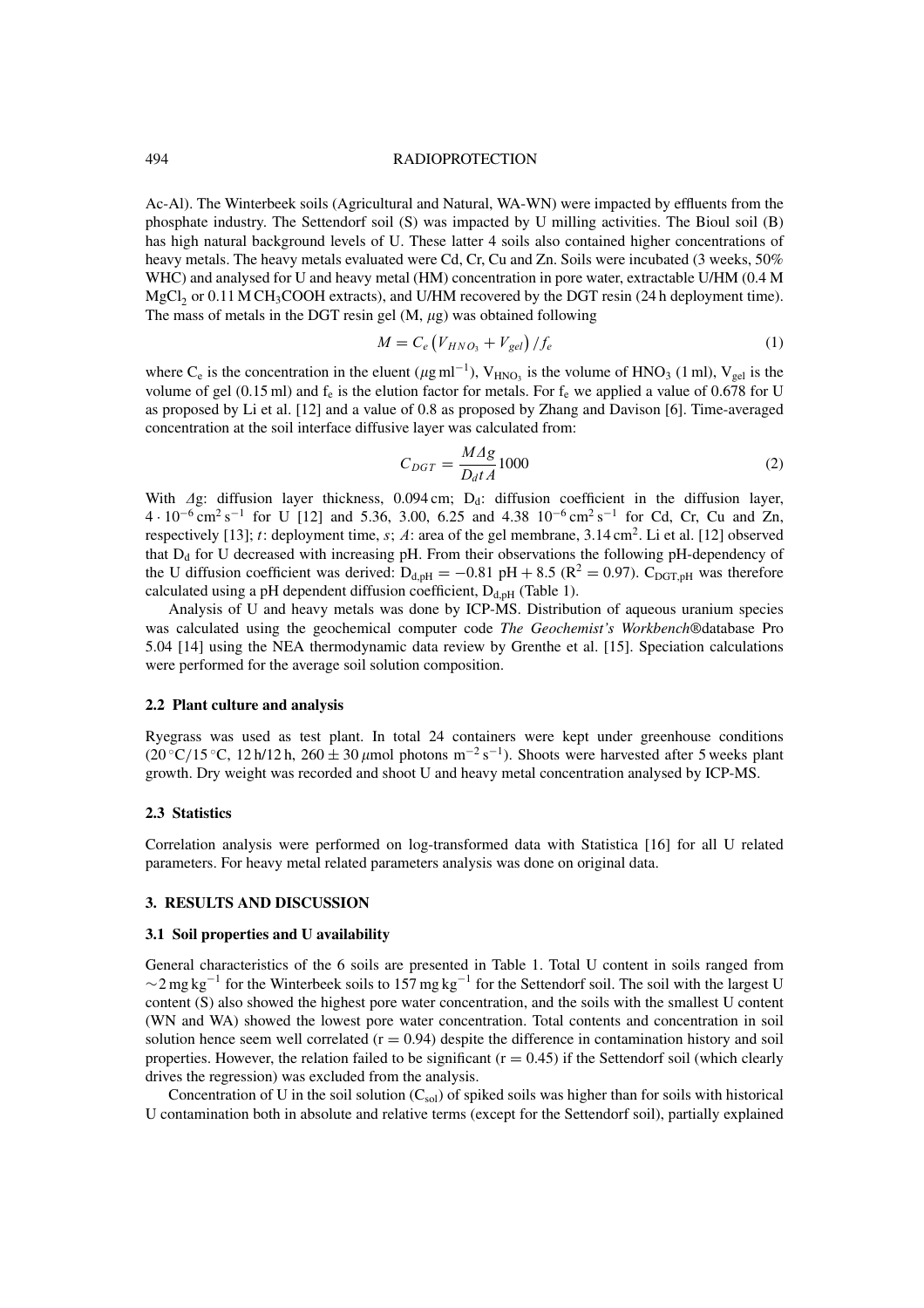by the recent nature of the contamination. Higher  $C_{sol}$  for the alkaline spiked soil compared to the acid spiked soil was explained by the formation of highly soluble carbonate complexes above pH 6. The high amorphous iron content of the Winterbeek soils contributed to the low solubility. The Bioul soil showed the lowest C<sub>sol</sub> (relative) since U was largely incorporated in the mineral matrix. This soil also had a rather high CEC, clay and amorphous Fe content and neutral pH, contributing to lower U availability. High C<sub>sol</sub> of the Settendorf soil could not be attributed to measured soil characteristics but speciation calculations showed the highest concentration of soluble uranylcarbonate species in this soil.

**Table 1.** Selected characteristics of the soils, total U content  $(C_{tot})$ , concentration of uranium in the soil solution  $(C_{sol})$ , extracted with MgCl<sub>2</sub> (C<sub>MgCl2</sub>) or CH<sub>3</sub>COOH (C<sub>AcA</sub>), DGT measured concentration calculated with constant diffusion coefficient  $D_d$  (C<sub>DGT</sub>) or pH-dependent diffusion coefficient  $D_{d,pH}$  (C<sub>DGT,pH</sub>) and accumulation of U in shoots ( $C_{\text{shoot}}$ ). Data represent mean and standard deviation (between brackets) (n = 3).

|                      |                                           | Acid        | Alkaline                       | Winterbeek   | Winterbeek   |                                                          |                 |
|----------------------|-------------------------------------------|-------------|--------------------------------|--------------|--------------|----------------------------------------------------------|-----------------|
|                      |                                           | soil        | soil                           | Agricultural | Natural      | Bioul                                                    | Settendorf      |
| pH                   | H <sub>2</sub> O                          | 4.63(0.01)  | 7.52(0.03)                     | (6.96(0.02)) | 5.20(0.05)   | (6.91(0.01))                                             | 7.00(0.05)      |
| <b>CEC</b>           | $\text{meq}\,\text{kg}^{-1}$              | 51(5)       | 240(1)                         | 302(34)      | 516 (34)     | 332(16)                                                  | 219(25)         |
| Clay                 | $\%$                                      | 4.5         | 201                            | 4.2          | 3.2          | 13.5                                                     | 18.8            |
| $ OM^a$              | $\%$                                      | 3.3         |                                | 12.4         | 25.6         | 9.3                                                      | 8               |
| Amor. Fe $^{\rm b}$  | $\log \text{kg}^{-1}$                     | 2176 (56)   | 887 (40)                       | 38214 (557)  | 81455 (322)  | 5116 (44)                                                | 4082(10)        |
| $ C_{\text{tot}} $   | $mg\,kg^{-1}$                             | 34.9        | 361                            | 2.2          | 1.8          | 46.8                                                     | 156.9           |
| $ C_{\rm sol} $      | $\mu$ g L <sup>-1</sup>                   | 35.07(0.49) | 88.28(29.90)[0.20(0.07)]       |              | 0.28(0.02)   | 1.24(0.37)                                               | 206.63 (123.79) |
| $C_{\text{MgCl2}}$   | $\log \text{kg}^{-1}$                     | 0.67(0.02)  | 2.96(0.28)                     |              |              | $(0.008 (0.000) 0.018 (0.000) 0.030 (0.003) 0.21 (0.01)$ |                 |
| $ C_{AcA} $          | $mg\,kg^{-1}$                             | 3.93(0.12)  | 1.85(0.04)                     |              |              | $(0.008(0.004)(0.004(0.000)(0.107(0.008))4.41(0.35))$    |                 |
| $ C_{\text{DGT}} $   | $\mu$ g L <sup>-1</sup>                   | 7.59(0.57)  | 50.38 (8.56)                   | 0.02(0.01)   | (0.05(0.04)) | 0.29(0.05)                                               | 22.22(8.24)     |
| $D_{d,pH}$           | $10^{-6}$ cm <sup>2</sup> s <sup>-1</sup> | 4.7         | 2.4                            | 2.8          | 4.3          | 2.9                                                      | 2.8             |
| $C_{\text{DGT,pH}}$  | $\mu$ g L <sup>-1</sup>                   | 6.45(0.48)  | $85.14(14.47) \mid 0.03(0.01)$ |              | (0.03(0.03)) | 0.40(0.07)                                               | 31.89 (11.82)   |
| $ C_{\text{shoot}} $ | $\mu$ g g <sup>-1</sup>                   | 0.14(0.05)  | 2.36(0.24)                     | 0.02(0.01)   |              | $(0.013(0.008)(0.022(0.002)(3.43(0.01)))$                |                 |

 $A^aOM =$  Organic Matter;  $^b$ Amor. Fe: Amorphous Fe defined by oxalate extraction.

A similar picture was observed for MgCl<sub>2</sub> and CH<sub>3</sub>COOH extractable amounts and for C<sub>DGT</sub>. Following log-transformation, significant correlations were found between  $C_{sol}$  and U recovered by the selective extractants ( $r = 0.96$ ) and  $C_{\text{DGT}}$  ( $r = 0.99$ ).  $C_{\text{DGT}}$  was also related to U recovered by the selective extractants ( $r = 0.95$ ). C<sub>DGT,pH</sub> was significantly correlated with C<sub>sol</sub> but not with U recovered in the MgCl<sub>2</sub> and CH<sub>3</sub>COOH extracts (Table 2).

 $C_{\text{DGT}}$  was lower than  $C_{\text{sol}}$  because of depletion of the soil solution concentration at the DGT interface. Lower values for  $C_{\text{DGT}}$  than for  $C_{\text{sol}}$  may be due since only a fraction of the U species in the soil solution are positively charged (DGT resin is negatively charged). Speciation calculations showed a predominance of neutral and negatively charged U species for soils with neutral-alkaline pH. Only if neutral and negative charged complexes dissociate upon contact with the soil-DGT interface, uranyl can be sorbed by the resin. The higher  $C_{\text{DGT}}/C_{\text{sol}}$  ratio (0.57) for the alkaline soil (with a predominance of negatively charged uranylcarbonate species), compared to that of the acid soil (0.22) (with a predominance of the free uranyl cation), implies a fast dissociation of negatively charged complexes, as found by Li et al. [12].  $C_{\text{DGT}}$  was not significantly related to the concentration of free uranyl or positively charged U species (Table 2).

## **3.2 Prediction of U uptake from availability indices**

Concentration of U in ryegrass shoots varied 300-fold (Table 1) and was highest for the spiked soils and the Settendorf soil, exhibiting high U levels in soil solution and available fractions. Csol and the U concentrations in ryegrass shoots were significantly correlated  $(r = 0.95)$  (Figure 1a, Table 2). C<sub>DGT</sub> was a good predictor for U shoot uptake  $(r = 0.94)$  (Figure 1b) only when C<sub>DGT</sub> was calculated using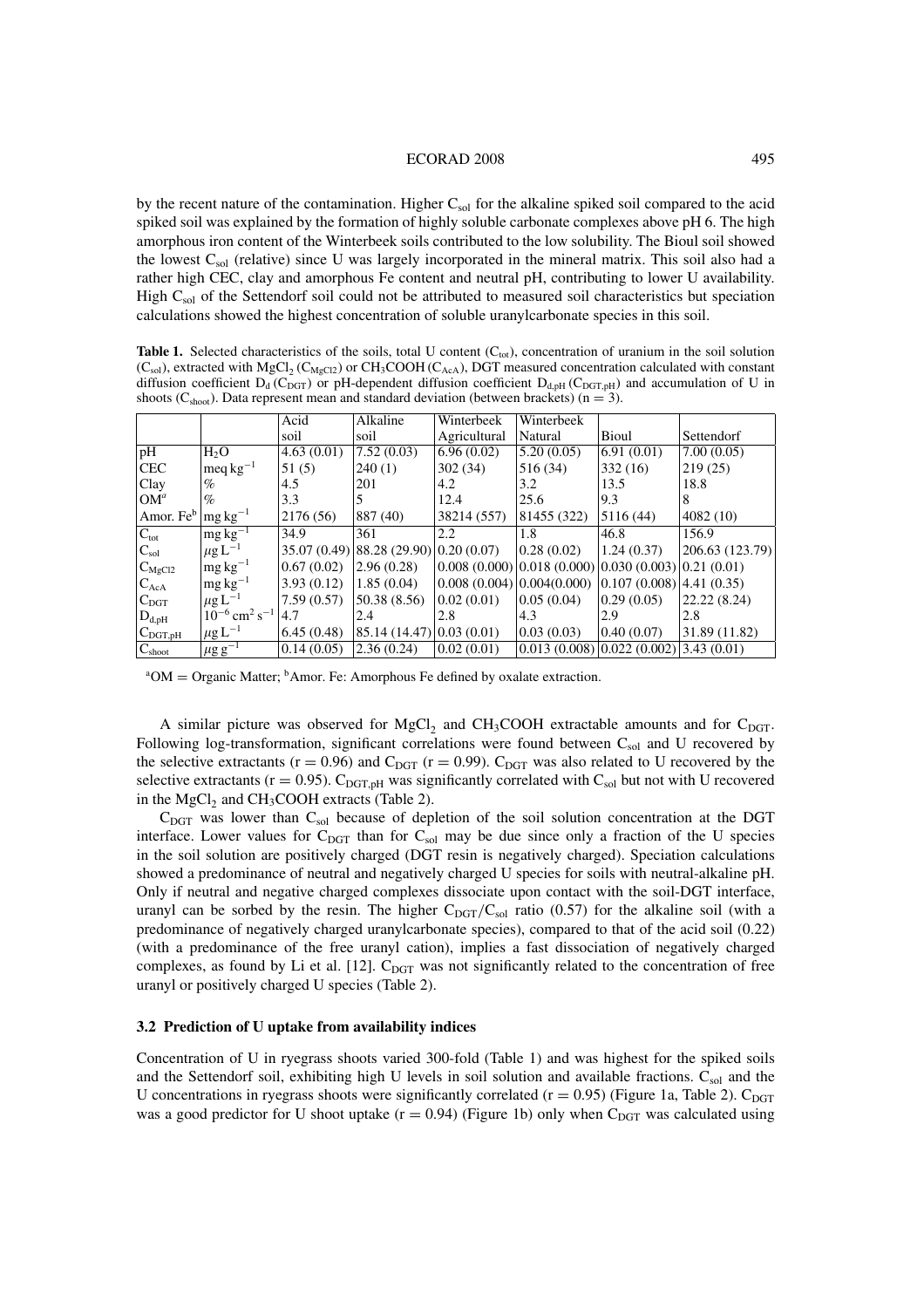#### 496 RADIOPROTECTION

|                                                                        |           | $C_{\text{DGT}}$                                 | $C_{\rm DGT}$ |           |                    |
|------------------------------------------------------------------------|-----------|--------------------------------------------------|---------------|-----------|--------------------|
|                                                                        | $C_{sol}$ | $D_d = 410^{-6}$ cm <sup>2</sup> s <sup>-1</sup> | $D_{d,pH}$    | $C_{AcA}$ | $C_{\text{shoot}}$ |
| $C_{\rm sol}^-$                                                        |           |                                                  |               |           | $0.95**$           |
| $C_{\text{DGT}}$ : $D_d = 4 \cdot 10^{-6} \text{ cm}^2 \text{ s}^{-1}$ | $0.99***$ |                                                  |               |           | $0.94**$           |
| $C_{\text{DGT:}} D_{d,pH}$                                             | $0.95**$  |                                                  |               |           | 0.45               |
| $C_{AcA}$                                                              | $0.96**$  | $0.95**$                                         | 0.64          |           | $0.85*$            |
| $C_{\text{MgCl2}}$                                                     | $0.96**$  | $0.93**$                                         | $0.80^{+}$    | $0.95**$  | $0.84*$            |
| $\overline{U0_{2}^{++}}$                                               |           | 0.42                                             | 0.05          |           | 0.23               |
| Positively charged U species                                           |           | $0.77^{+}$                                       | 0.32          |           | 0.61               |

**Table 2.** Correlation coefficients between U availability indices and between U availability indices and U concentration in ryegrass shoots.

 $+p < 0.1$ ; \*p  $< 0.5$ ; \*\*p  $< 0.01$ ; \*\*\*p  $< 0.001$ .



**Figure 1.** Relationship between U concentration in ryegrass shoots  $(C_{\text{shows}})$  and (a) U concentration in the soil solution (C<sub>sol</sub>); (b) DGT recovered concentration calculated with constant D<sub>d</sub> (C<sub>DGT</sub>); (c) pH variable D<sub>d,pH</sub>  $(C_{\text{DGT,pH}})$ .

a constant diffusion coefficient  $D_d$ . For  $C_{DGT,pH}$ , this relationship was not significant (Figure 1c). This means that  $C_{\text{DGT}}$  predictions are very sensitive to the value of the diffusion coefficient. Proper estimation of  $D_d$  for U for conditions applicable to soils is hence required.

A significant correlation was found between U recovered in the MgCl<sub>2</sub> or CH<sub>3</sub>COOH extracts and shoot concentration. This could also imply that the available fraction ( $CH<sub>3</sub>COOH$  extraction) defined by the BCR method developed for heavy metals is also useful for predicting U phytoavailability.

## **3.3 Availability of heavy metals and prediction of heavy metal uptake from availability indices**

Contaminant levels are lowest for Cd and highest for Cr and Zn. For a given element, there is an about factor 10 difference in total contaminant concentration and an about factor 100 difference in 'available' fractions between the different soils studied. DGT-recovered concentrations are low compared to pore water concentrations: the ration  $C_{\text{DGT}}/C_{\text{sol}}$  is smaller than 0.3 except for Zn for Settendorf (0.6) and Winterbeek soils (∼1.1) and for Cd for Bioul (0.5) and Winterbeek Agricultural soil (0.7) (Table 3).

Only few correlation coefficients between availability indices for heavy metals were significant (Table 4).

Predictability of shoot concentrations from availability indices was heavy metal dependent. Contrary to the results for U, correlation was generally only significant with one availability index. Uptake of Cd by ryegrass was best predicted by pore water concentrations followed by  $C_{\text{DGT}}$ , whereas Cr and Cu uptake was best predicted by extraction with  $MgCl<sub>2</sub>$ , a methodology developed to assess U availability [10]. Shoot Zn concentrations could not be predicted by screened availability indices. No better correlations were obtained with concentration of free ions.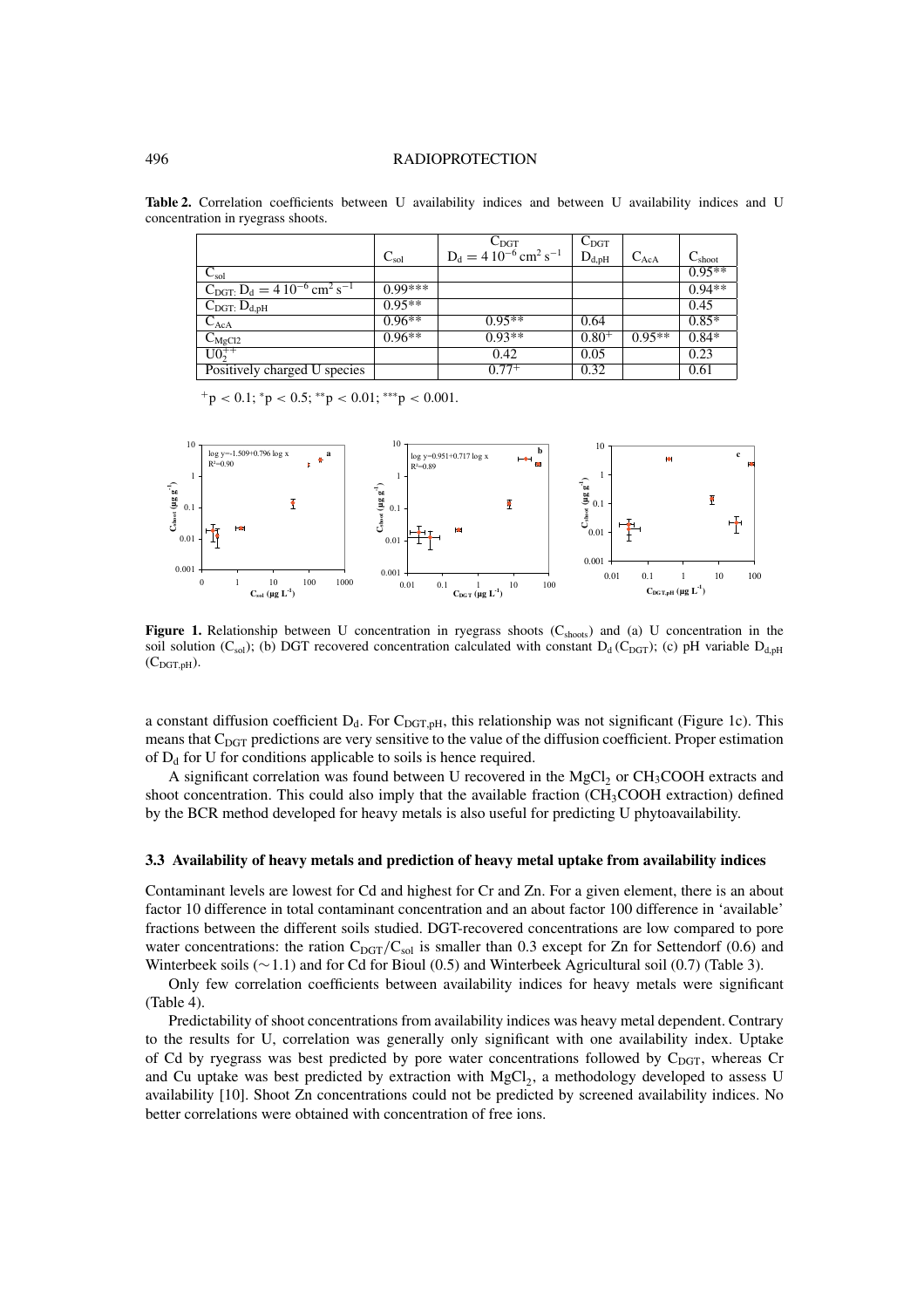#### ECORAD 2008 497

|                        |              | $C_{\text{tot}}$  | $C_{\rm sol}$           | $C_{\text{MgCl2}}$ | $\overline{C_{AcA}}$ | $C_{\rm DGT}$           | $\overline{C_{\rm shoot}}$ |
|------------------------|--------------|-------------------|-------------------------|--------------------|----------------------|-------------------------|----------------------------|
|                        | Soil         | $\rm mg\,kg^{-1}$ | $\mu$ g L <sup>-1</sup> | $mg\bar{kg}^{-1}$  | $mg\,kg^{-1}$        | $\mu$ g L <sup>-1</sup> | $mg\,kg^{-1}$              |
| $\overline{\text{Cd}}$ | Winterbeek   | 29                | 10.5(0.4)               | 7.1(0.1)           | 12.9(0.1)            | 7.6(0.3)                | 1.24(0.04)                 |
|                        | Agricultural |                   |                         |                    |                      |                         |                            |
|                        | Winterbeek   | 13                | 279(10)                 | 6.1(0.2)           | 4.0(0.2)             | 36(2)                   | 3.6(0.3)                   |
|                        | Natural      |                   |                         |                    |                      |                         |                            |
|                        | Bioul        | 2.3               | 1.6(0.2)                | 0.92(0.01)         | 0.87(0.03)           | 0.8(0.1)                | 1.1(0.5)                   |
|                        | Settendorf   | 9.9               | 263(35)                 | 7.4(0.1)           | 9.0(0.3)             | 30(3)                   | 3.5(0.4)                   |
| Cr                     | Winterbeek   | 1999              | 2.0(0.4)                | 0.014(0.003)       | 0.45(0.01)           | 0.47(0.02)              | 1.38(0.03)                 |
|                        | Agricultural |                   |                         |                    |                      |                         |                            |
|                        | Winterbeek   | 774               | 2.9(0.3)                | 0.029(0.003)       | 0.10(0.01)           | 0.3(0.1)                | 2.4(0.1)                   |
|                        | Natural      |                   |                         |                    |                      |                         |                            |
|                        | Bioul        | 190               | 1.5(0.3)                | 0.009(0.003)       | 0.032(0.003)         | 0.2(0.2)                | 1.4(0.3)                   |
|                        | Settendorf   | 341               | 3.0(0.2)                | 0.010(0.003)       | 0.07(0.01)           | 0.4(0.2)                | 0.8(0.1)                   |
| Cu                     | Winterbeek   | 125               | $\overline{55(5)}$      | 2(1)               | 4.8(0.8)             | 10(1)                   | 5.5(0.9)                   |
|                        | Agricultural |                   |                         |                    |                      |                         |                            |
|                        | Winterbeek   | 29                | 14.0(1.2)               | 0.7(0.3)           | 2(3)                 | 4(3)                    | 7.4(0.5)                   |
|                        | Natural      |                   |                         |                    |                      |                         |                            |
|                        | Bioul        | 481               | 73(17)                  | 6(3)               | 10.2(0.4)            | 14.0(0.7)               | 21.2(0.9)                  |
|                        | Settendorf   | 507               | 368(40)                 | 4.1(0.2)           | 51 (6)               | 75(10)                  | 17.5(0.7)                  |
| Zn                     | Winterbeek   | 1066              | 126(12)                 | 9(2)               | 428 (18)             | 161(8)                  | 54(1)                      |
|                        | Agricultural |                   |                         |                    |                      |                         |                            |
|                        | Winterbeek   | 203               | 495 (14)                | 9.1(0.4)           | 44 (9)               | 572 (659)               | 68(7)                      |
|                        | Natural      |                   |                         |                    |                      |                         |                            |
|                        | Bioul        | 345               | 105(32)                 | 3(2)               | 17(2)                | 33(21)                  | 68(4)                      |
|                        | Settendorf   | 1263              | 1851 (115)              | 71(1)              | 445(5)               | 1099 (157)              | 239(4)                     |

**Table 3.** Total heavy metal content  $(C_{tot})$ , concentration of heavy metals in the soil solution  $(C_{sol})$ , extracted with  $MgCl<sub>2</sub>$  (C<sub>MgCl2</sub>) or CH<sub>3</sub>COOH (C<sub>AcA</sub>), DGT measured concentration (C<sub>DGT</sub>) and accumulation of heavy metals in shoots ( $C_{\text{shoot}}$ ). Data represent mean and standard deviation (between brackets) (n = 3).

**Table 4.** Significant correlation coefficients between heavy metal availability indices (pore water concentration  $C_{sol}$  correlated with related  $C_{DGT}$ ,  $C_{AcA}$  and  $C_{MgCl2}$ ) and between heavy metal availability indices and heavy metal concentrations in ryegrass shoots  $(C_{\text{shoot}})$ .

|           | Correlation between                | Correlation between availability |
|-----------|------------------------------------|----------------------------------|
|           | availability indices               | indices and $C_{\text{shoot}}$   |
| Cd        | $C_{\rm sol} - C_{\rm DGT} 0.94**$ | $C_{\rm sol}$ – 0.99***          |
|           |                                    | $C_{\rm DGT} - 0.97^{**}$        |
| <b>Cr</b> | $C_{sol} - C_{MgCl2} 0.96***$      | $C_{MgCl2} - 0.85 +$             |
|           | $C_{\rm sol} - C_{\rm DGT} 0.94**$ |                                  |
| Cu        | $C_{sol} - C_{AcA} 0.91**$         | $C_{\text{MgCl2}} - 0.92^*$      |
| Zn        |                                    |                                  |
|           |                                    |                                  |

 $+p < 0.1$ ; \*p  $< 0.5$ ; \*\*p  $< 0.01$ ; \*\*\*p  $< 0.001$ .

Our results are not in agreement with literature findings, perhaps given the very diverse contamination history and characteristics of the soils studied or because of the limited data set. Koster et al. [17] found that DGT-measured Zn, pore water content and CaCl<sub>2</sub> extract, were all equally significantly related to Zn-uptake by lettuce and ryegrass. Zhang et al. [8] found that Cu uptake by *Lepidium heterophyllum* could be predicted more accurately from DGT measured fluxes than using total solution concentrations or even free ion pore water concentrations. Almås et al. [18] on the other hand found that the DGT measured concentration correlated well with the Cd and Zn uptake by spinach and ryegrass in the non-toxic range and the free ion concentration of Cd and Zn in pore water correlated well with the contents in spinach and ryegrass for a broader exposure range.